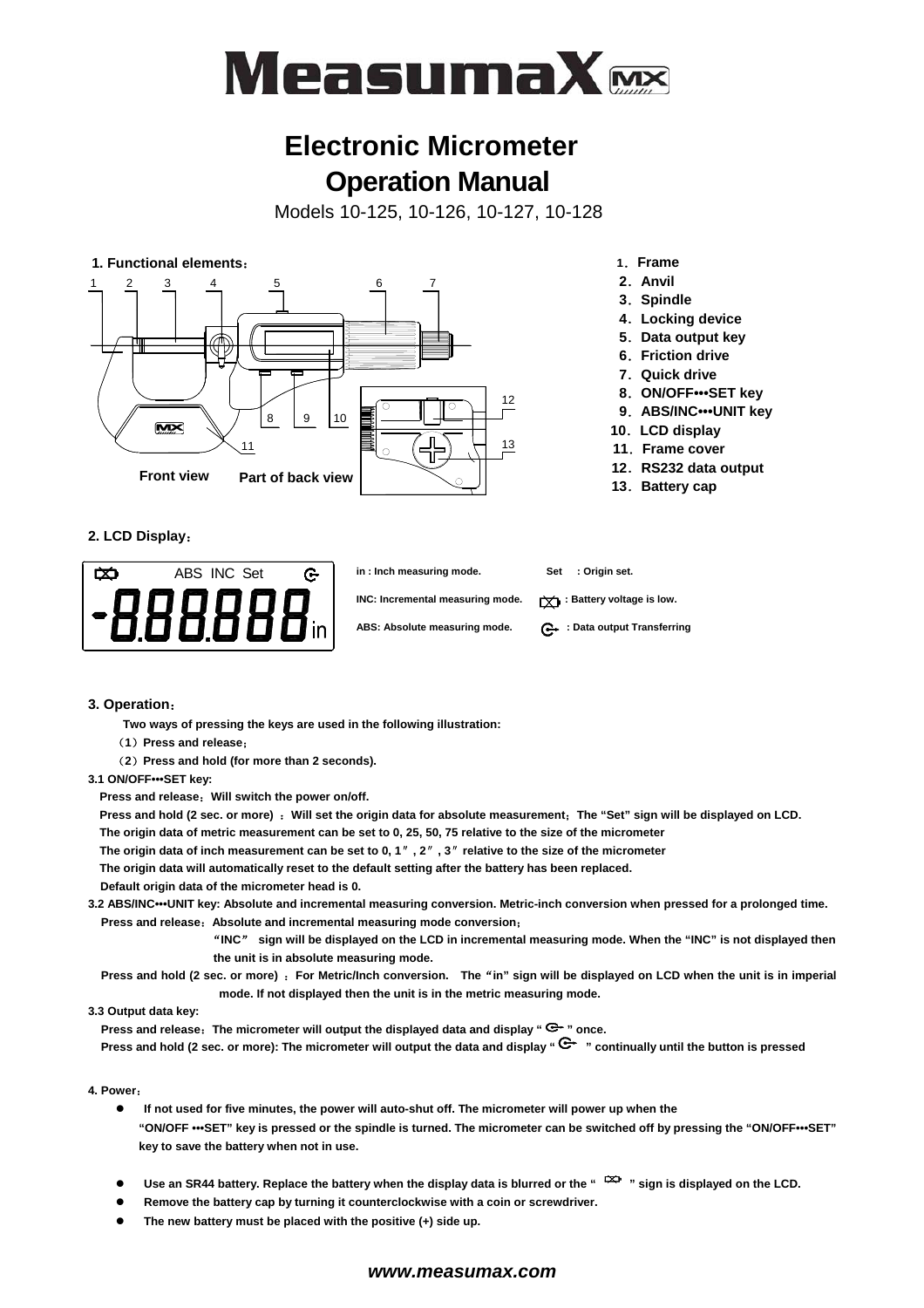

#### **5. Data output**:

- Data output interface is RS232C.
- The micrometer can be connected to a PC's serial port, or USB port, serial port by using the correctly configured cables
- **•** Remove the cap of the output connector and insert the cable. (Do not remove the cap of the cable plug as it is water resistant.

#### **5.1 Serial port format**:

| Baud rate        | <b>1200KB/S</b> | Stop bit   |         |
|------------------|-----------------|------------|---------|
| <b>Start bit</b> |                 | Parity     | none    |
| Data bit         |                 | Data logic | reverse |

#### **5.2 Data output format**:

| Order  |                       |                |                |   |                                 |   |   |                |    | 10                 |
|--------|-----------------------|----------------|----------------|---|---------------------------------|---|---|----------------|----|--------------------|
| Metric |                       | N <sub>1</sub> | N <sub>1</sub> | N |                                 | N |   | Ν              | СR | $\mathbf{v}$<br>∟∧ |
| Inch   |                       | N <sub>1</sub> | $\Omega$       | N | N                               | N | Ν | Ν              | СR | "∟                 |
| s.     | <b>Minus or Space</b> |                |                |   | N1: Minus or Space or digit 0-9 |   |   | $N:$ Digit 0-9 |    |                    |

#### **6. Precautions**:

- **•** Do not subject the instrument to blows or knocks.
- **•** Do not drop it or apply excessive force.
- $\bullet$  Do not disassemble the instrument.
- **•** Do not press the keys with a pointed object. Only press the keys in the direction intended to insure correct sensitivity.
- **•** Do not use or store the instrument under direct sunlight, or in extreme temperatures.
- **•** Do not let the instrument near strong magnetic fields and high voltage.
- **•** Use a soft dry cloth to wipe stains from the instrument. Do not use organic solvents such as acetone and benzene. Wipe **measuring faces of the instrument before use it.**
- Remove the battery if the instrument is not to be used for a long period of time.

#### **7. Specifications**:

| Measuring force: 5~10N                     | Power consumption: $\lt=35 \mu$ A  |
|--------------------------------------------|------------------------------------|
| Operating temperature: $0 \sim 40^{\circ}$ | Storage temperature: $-20 \sim 60$ |

#### **8. Trouble shooting**:

| Failure                                              | <b>Causes</b>                                                            | Repairing                                                            |  |
|------------------------------------------------------|--------------------------------------------------------------------------|----------------------------------------------------------------------|--|
| Display "E1" on LCD.                                 | Data overflow.                                                           | Move spindle in reverse or<br>press the "ON/OFF ••• SET" key.        |  |
| "E 3"<br>Display<br>on LCD.                          | 1. Sensor overflow.<br>2. Faulty sensor.                                 | 1. Reset battery.<br>2. Return the micrometer for repair.            |  |
| Measuring data is not correct.                       | 1. Battery not correctly positioned.<br>2. Flat battery                  | 1. Clean measuring surfaces.<br>2. Inspect preset data and reset it. |  |
| No display on LCD.                                   | 1. Battery not correctly positioned.<br>2. Flat battery                  | 1. Reset battery.<br>2. Replace battery.                             |  |
| 1. Display isn't steady.<br>2. Display is illegible. | 1. Battery voltage is under 1.45v.<br>2. Battery voltage is under 1.45v. | 1. Replace battery.<br>2. Replace battery.                           |  |
| 1. Display blurred.<br>2. The output data is wrong.  | Battery voltage under 1.45v.                                             | Replace battery.                                                     |  |
| The output data failed                               | The cable not correctly connected                                        | Insert the cable again and check for<br>correct connection.          |  |